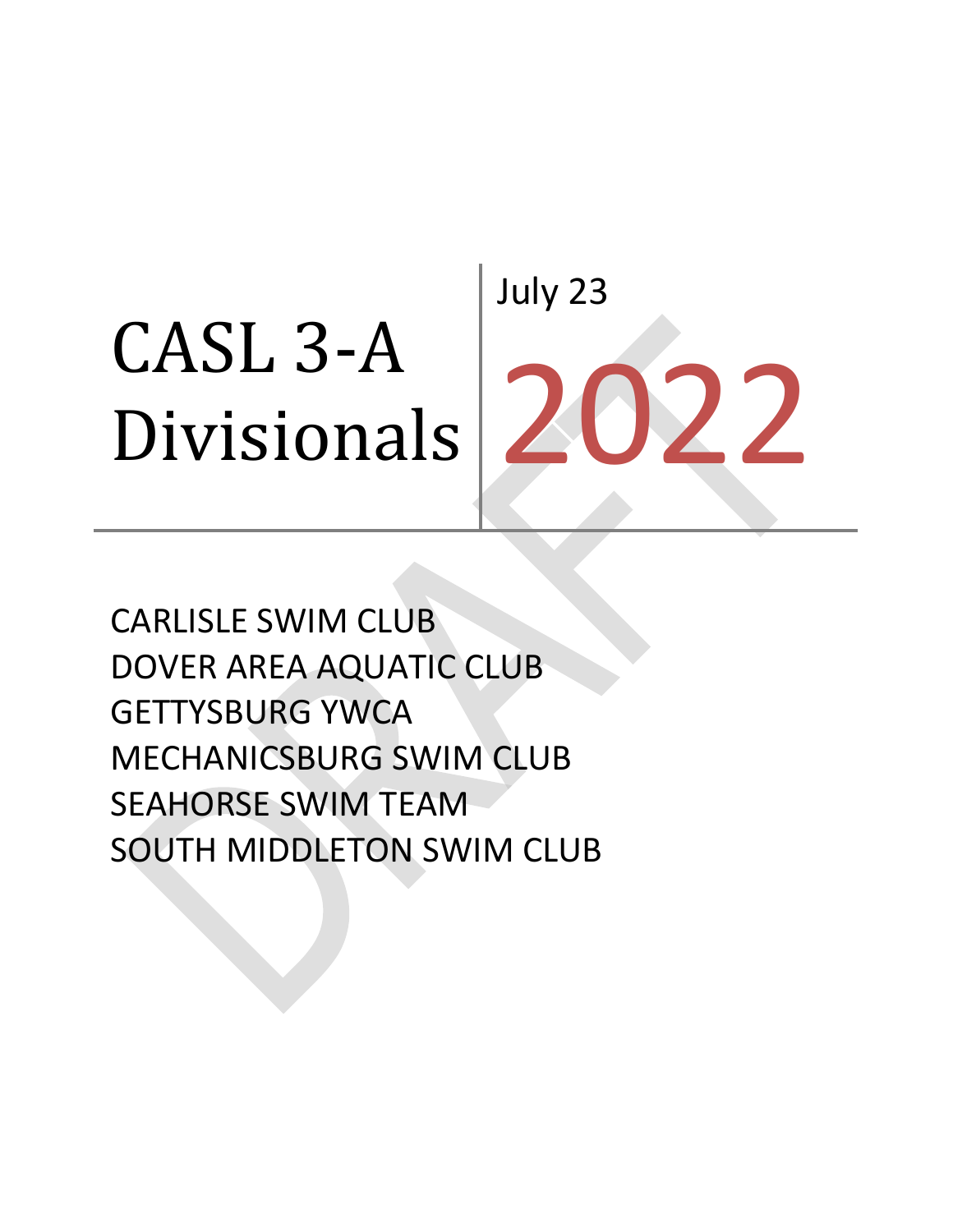| HOST:              | Mechanicsburg Swim Club                                                       |
|--------------------|-------------------------------------------------------------------------------|
| <b>LOCATION:</b>   | Mechanicsburg Boro Pool                                                       |
|                    | 2 Memorial Park Dr.                                                           |
|                    | Mechanicsburg, PA 17055                                                       |
| <b>Directions:</b> | www.mechanicsburgswimclub.com (Click on Contacts Us - Summer Pool Directions) |

**DATE:** Saturday July 23, 2022

**FACILITY:** The Mechanicsburg Swim Club uses a 6 lane, 25-meter pool. A fully automatic Colorado 6 timing system, with touch pads at the finish end and pluggers at the turn end. A 6 lane display panel will be used. We will be using Hy-Tek Meet Manager software.

Teams will be seated in the grassy areas around the pool. Teams are encouraged to bring pop-up tents to provide shading for their swimmers. Staging/Bullpen for the swimmers will be in the pavilion behind the blocks.

| <b>TEAM</b>               | <b>CODE</b> | <b>WARM-UP TIME</b> | <b>LANE</b> | <b>STARTS*</b> |
|---------------------------|-------------|---------------------|-------------|----------------|
| Mechanicsburg Swim Club   | <b>MSC</b>  | 7:00 AM-7:20 AM     | $1 - 6$     | $1 - 6$        |
| South Middleton Swim Club | <b>SMSC</b> | 7:20 AM-7:40 AM     | $1 - 6$     | $1 - 6$        |
| Carlisle Swim Club        | CSC         | 7:40 AM-8:00 AM     | $1 - 6$     | $1-6$          |
| Seahorse Swim Team        | <b>SST</b>  | 8:00 AM-8:20 AM     | $1 - 6$     | $1 - 6$        |
| Dover Area Aquatics Club  | <b>DAAC</b> | 8:20 AM-8:40 AM     | $1 - 6$     | $1-6$          |
| Gettysburg YWCA           | <b>GETY</b> | 8:40 AM-9:00 AM     | $1 - 6$     | $1 - 6$        |

#### **WARM-UPS:**

**\*** One way starts can be a part of your warmup time. 9:00 clear the pool.

Meet Schedule

**COACHES SCRATCH MEETING: 8:30 AM** (All Officials must be at the scratch meeting) **OFFICIALS MEETING: 8:40 AM TIMERS MEETING: 8:50 AM START OF THE MEET: 9:10 AM**

**Food and drinks will be available for all coaches and officials inside the hospitality tent.**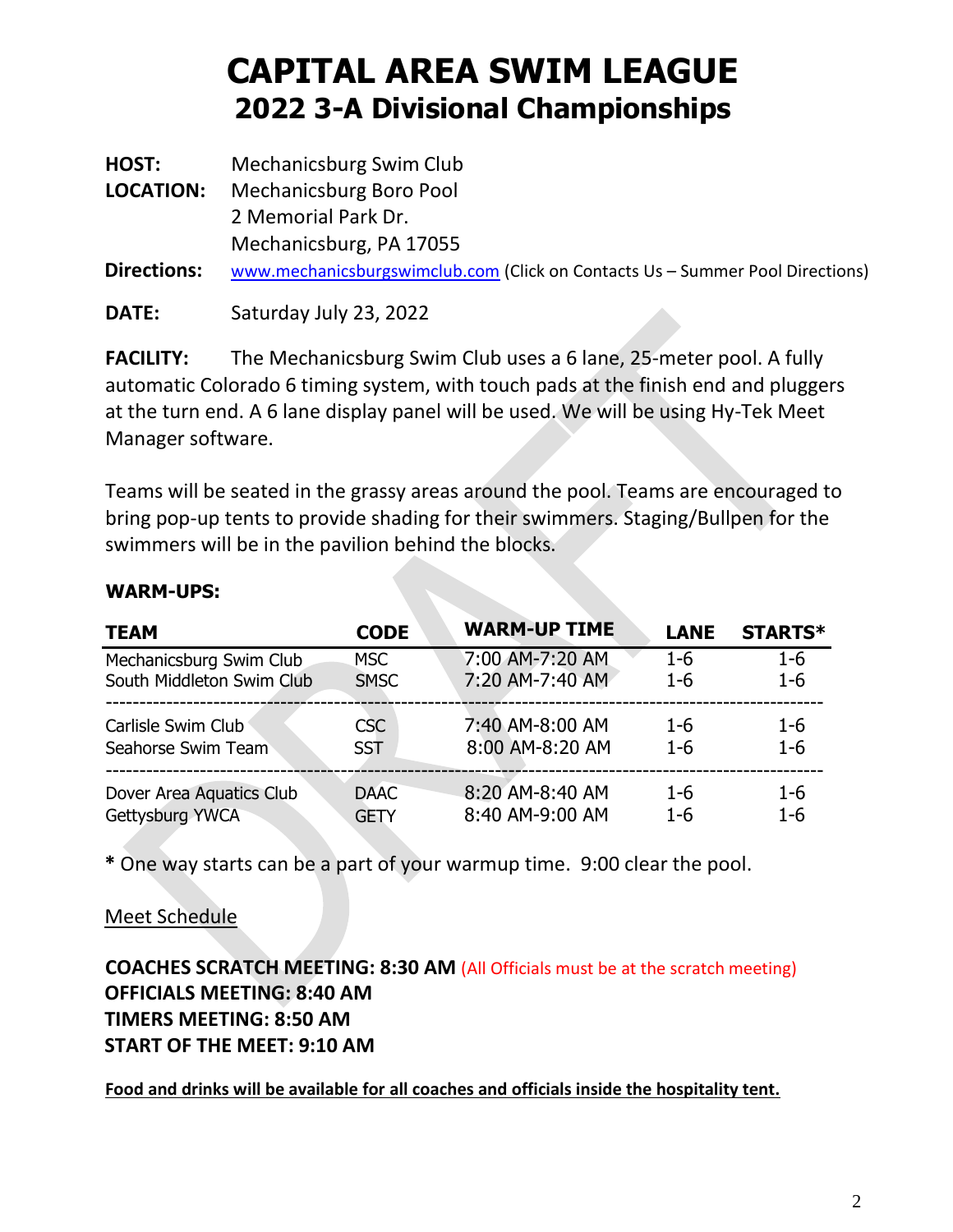**CONTACTS:** Meet Director: Mike Glumac 717-503-1831 [mglumac@prismworks.net](mailto:mglumac@prismworks.net)

Head Referee: Val Rodgers [valschuetz.rodgers@gmail.com](mailto:valschuetz.rodgers@gmail.com)

**ENTRIES: Hy-Tek entries must be e-mailed by 7:00 PM on Sunday, July 17. No entries will be accepted without completed volunteer sheets.** Entries must be submitted to [mglumac@prismworks.net](mailto:mglumac@prismworks.net) using Hy-Tek Software by 7:00 PM on Sunday, July 17, 2022. An entries report will be sent to each team for review and verification. No changes may be made after Tuesday, July 19 at 7:00 PM.

TM Entry file can be found at the CASL website under Division 3-A: [http://www.swimcasl.org/2022/post\\_season/div/divtitle22.htm](https://nam04.safelinks.protection.outlook.com/?url=http%3A%2F%2Fwww.swimcasl.org%2F2022%2Fpost_season%2Fdiv%2Fdivtitle22.htm&data=05%7C01%7Cmglumac%40prismworks.net%7Cf7913ad8dc90479fa6d608da53bdc1e0%7C6b62b5972fc14d69b1c92db67e115b18%7C0%7C0%7C637914371719700107%7CUnknown%7CTWFpbGZsb3d8eyJWIjoiMC4wLjAwMDAiLCJQIjoiV2luMzIiLCJBTiI6Ik1haWwiLCJXVCI6Mn0%3D%7C3000%7C%7C%7C&sdata=6aICxKIGJKlhKXS6KBSZqYgBFYXYdpA1kbwD%2BDqFcPY%3D&reserved=0)

- **ELIGIBILITY:** A swimmer's age will be determined by their age as of June 1, 2022. A swimmer may enter a maximum of three events. All entry times must have been accomplished during the current season. A swimmer must have swum in one half of the dual meets sponsored by the league in order to be eligible. A maximum of two relay entries for each age group will be permitted. A swimmer may move up in relay events only.
- **RULES:** National Federation Rules will be in effect with the following exceptions: one false start will be permitted for the 8 & under age group only.
- **AWARDS:** Ribbons will be awarded to the top eight finishers in each event. A coach or parent representative must pick up their team's awards at the end of the meet.
- **QUALIFYING FOR ALL-STARS:** Below are qualifying criteria for the All-Stars Championship meet:
	- Top 8 Relays from 4-A, 3-A & 2-A
	- Top 16 individuals from 4-A, 3-A & 2-A

**ADMISSION:** Admission fee is \$5.00 for non-swimmers ages 12 and older. **Swimmers & Volunteers enter using main front entrance to the pool. Spectator will enter through the side gate.** Handicap parking is in front of the main entrance. **No meet programs – Meet Mobile will be available.**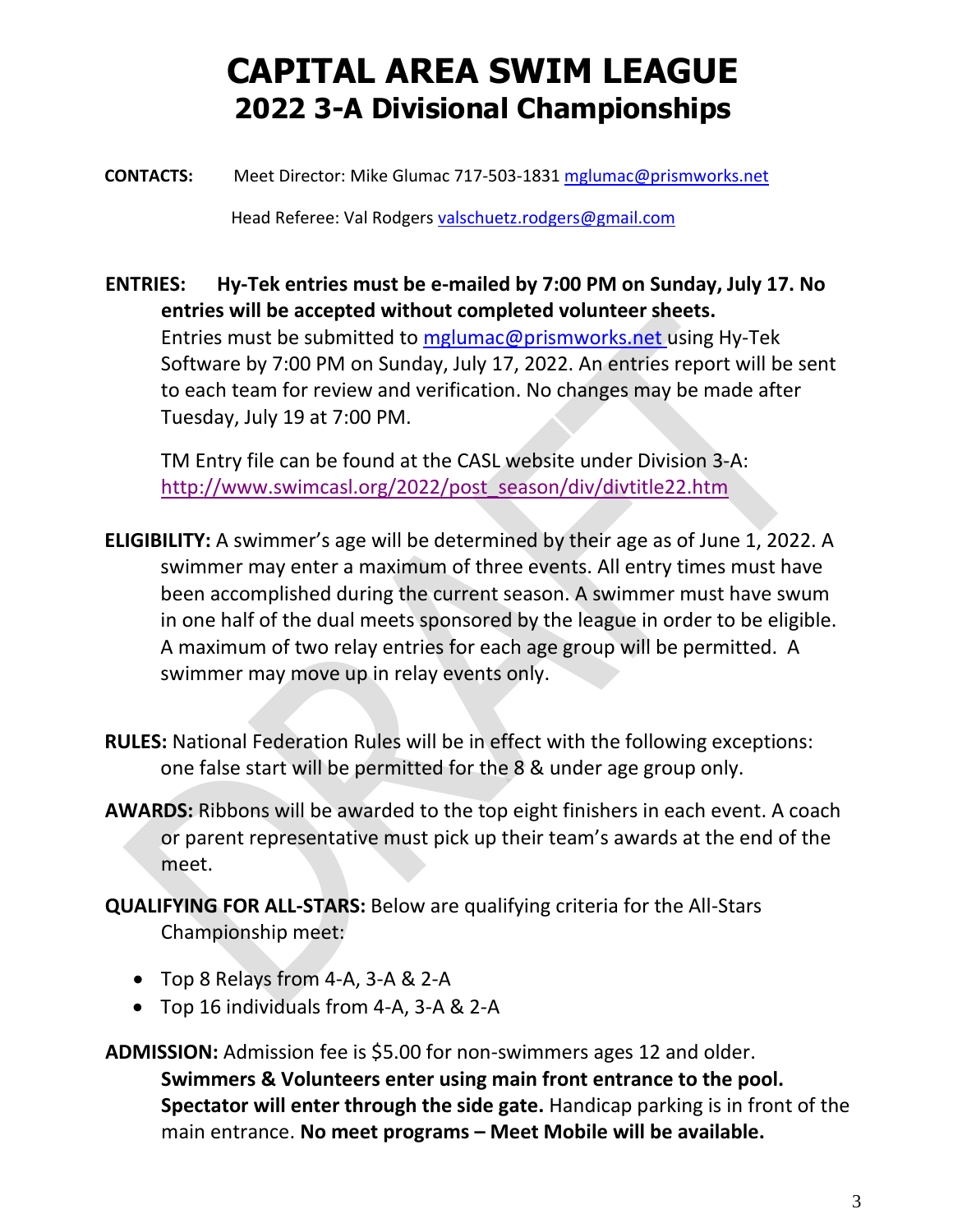**VOLUNTEERS:** Free admission will be extended to volunteers listed on your returned volunteer sign-up sheets. **No entries will be accepted without completed volunteer sheets.** Please do your best to fill these sheets. If there is a problem please contact the Meet Director for other arrangements. **Please make sure your volunteers are present at pre-meet meetings. We will hold the meet until assigned volunteers are present at the pre-meet meetings**.

#### **Each team must provide volunteers for each of the listed positions:**

| Position                     | 1 <sup>st</sup> Session | 2 <sup>nd</sup> Session |
|------------------------------|-------------------------|-------------------------|
| Official                     |                         |                         |
| Timers/Finish Judge & Backup |                         |                         |
| Chaperone                    |                         |                         |
| Runners/Misc                 |                         |                         |

- **\* Included Volunteer Registration form must be completed and submitted by entry deadline of Sunday, July 17 at 7:00 pm. Teams who do not submit a Volunteer registration form will not have their entries processed.**
- **CONCESSIONS:** The concession stand located in the pool area will be open at 7:00 AM and continue operation until the end of the meet. Kona Ice truck will be in the parking lot. Personal Best Swim Shop will be onsite selling swimwear.
- **T-SHIRT SALES:** Meet T-Shirts will be available online for pre-orders only. The link will be post on the CASL Swim web site and sent via email to each coach & representative in the division. A limited number of sizes will be available at the concession stand. (Design will be posted on the CASL Swim web site)

**Meet Mobile:** Meet heat sheets and results will be posted via the Meet Mobile App. Download from either Google Play or the Apple App Store.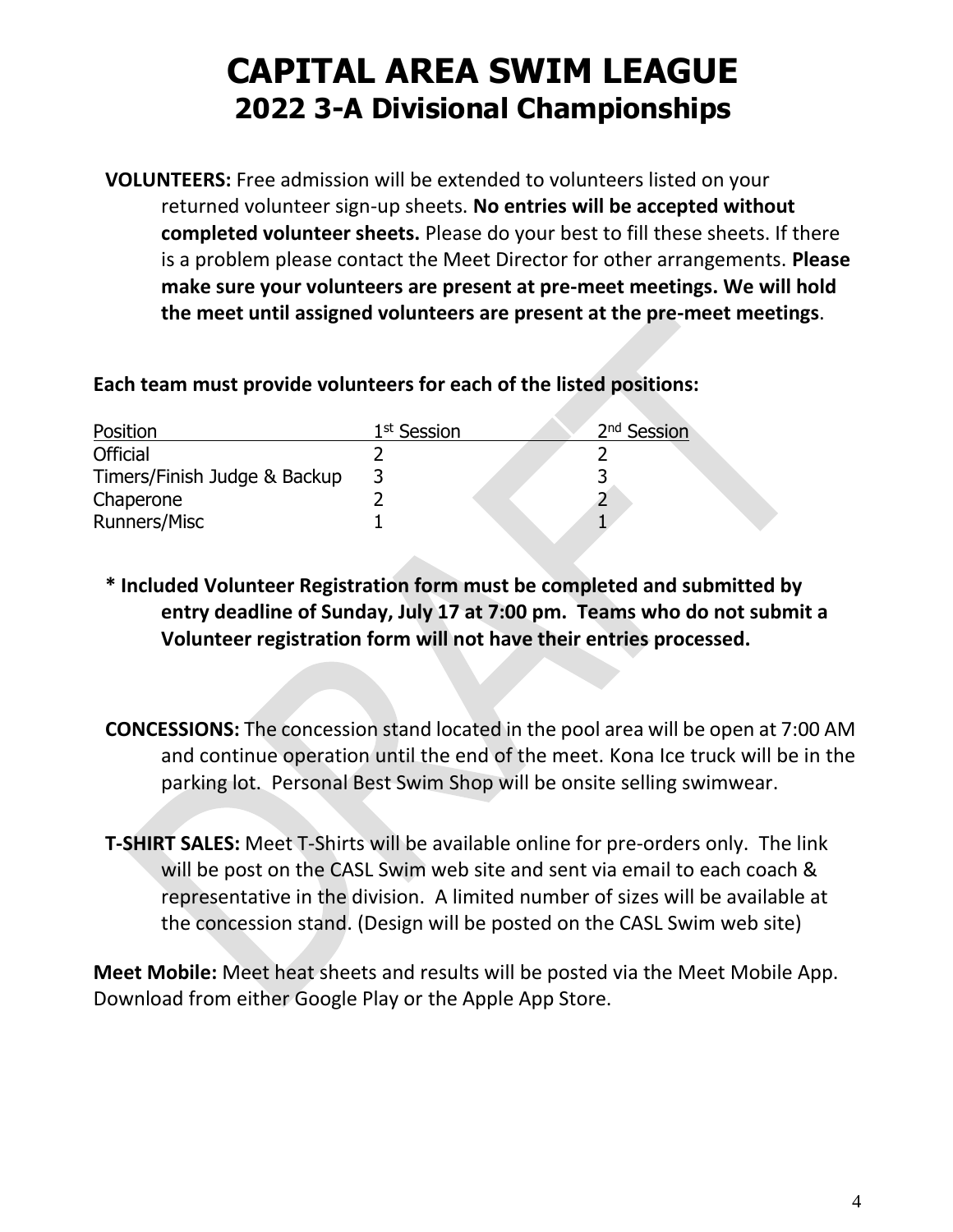#### **ORDER OF EVENTS:**

| Boys #                   | <b>Event Description</b>      | Girls #                 |
|--------------------------|-------------------------------|-------------------------|
| 1                        | 8 & Under 100 Medley Relay    | 2                       |
| $\overline{\mathbf{3}}$  | 9-10 200 Medley Relay         | $\overline{\mathbf{4}}$ |
| $\overline{\mathbf{5}}$  | 11-12 200 Medley Relay        | $\overline{\mathbf{6}}$ |
| $\overline{\mathbf{z}}$  | 13-14 200 Medley Relay        | $\overline{\mathbf{8}}$ |
| $\overline{9}$           | 15 & Over 200 Medley Relay    | 10                      |
| $\overline{\mathbf{11}}$ | 9-10 100 IM                   | $\overline{12}$         |
| $\overline{13}$          | 11-12 100 IM                  | 14                      |
| $\overline{15}$          | 13-14 100 IM                  | $\overline{16}$         |
| $\overline{17}$          | 15 & Over 100 IM              | $\overline{18}$         |
| 19                       | 8 & Under 25 Freestyle        | $\overline{20}$         |
| $\overline{21}$          | 9-10 50 Freestyle             | $\overline{22}$         |
| $\overline{23}$          | 11-12 50 Freestyle            | $\overline{24}$         |
| $\overline{25}$          | 13-14 50 Freestyle            | $\overline{26}$         |
| $\overline{27}$          | 15 & Over 50 Freestyle        | $\overline{28}$         |
| 29                       | 8 & Under 25 Backstroke       | 30                      |
| $\overline{31}$          | 9-10 50 Backstroke            | $\overline{32}$         |
| $\overline{33}$          | 11-12 50 Backstroke           | $\overline{34}$         |
| $\overline{35}$          | 13-14 50 Backstroke           | $\overline{36}$         |
| $\overline{37}$          | 15 & Over 50 Backstroke       | $\overline{38}$         |
|                          | <b>10 Minute Break</b>        |                         |
| 39                       | 9-10 100 Freestyle            | 40                      |
| 41                       | <b>11-12 100 Freestyle</b>    | 42                      |
| 43                       | <b>13-14 100 Freestyle</b>    | 44                      |
| 45                       | 15 & Over 100 Freestyle       | 46                      |
| 47                       | 8 & Under 25 Breaststroke     | 48                      |
| 49                       | 9-10 50 Breaststroke          | $\overline{50}$         |
| $\overline{51}$          | 11-12 50 Breaststroke         | $\overline{52}$         |
| 53                       | 13-14 50 Breaststroke         | 54                      |
| $\overline{55}$          | 15 & Over 50 Breaststroke     | $\overline{56}$         |
| 57                       | 8 & Under 25 Butterfly        | $\overline{58}$         |
| 59                       | 9-10 50 Butterfly             | 60                      |
| 61                       | 11-12 50 Butterfly            | 62                      |
| 63                       | 13-14 50 Butterfly            | 64                      |
| 65                       | 15 & Over 50 Butterfly        | 66                      |
| 67                       | 8 & Under 100 Freestyle Relay | 68                      |
| 69                       | 9-10 200 Freestyle Relay      | $\overline{70}$         |
| 71                       | 11-12 200 Freestyle Relay     | 72                      |
| 73                       | 13-14 200 Freestyle Relay     | $\overline{74}$         |
| $\overline{75}$          | 15 & Over 200 Freestyle Relay | $\overline{76}$         |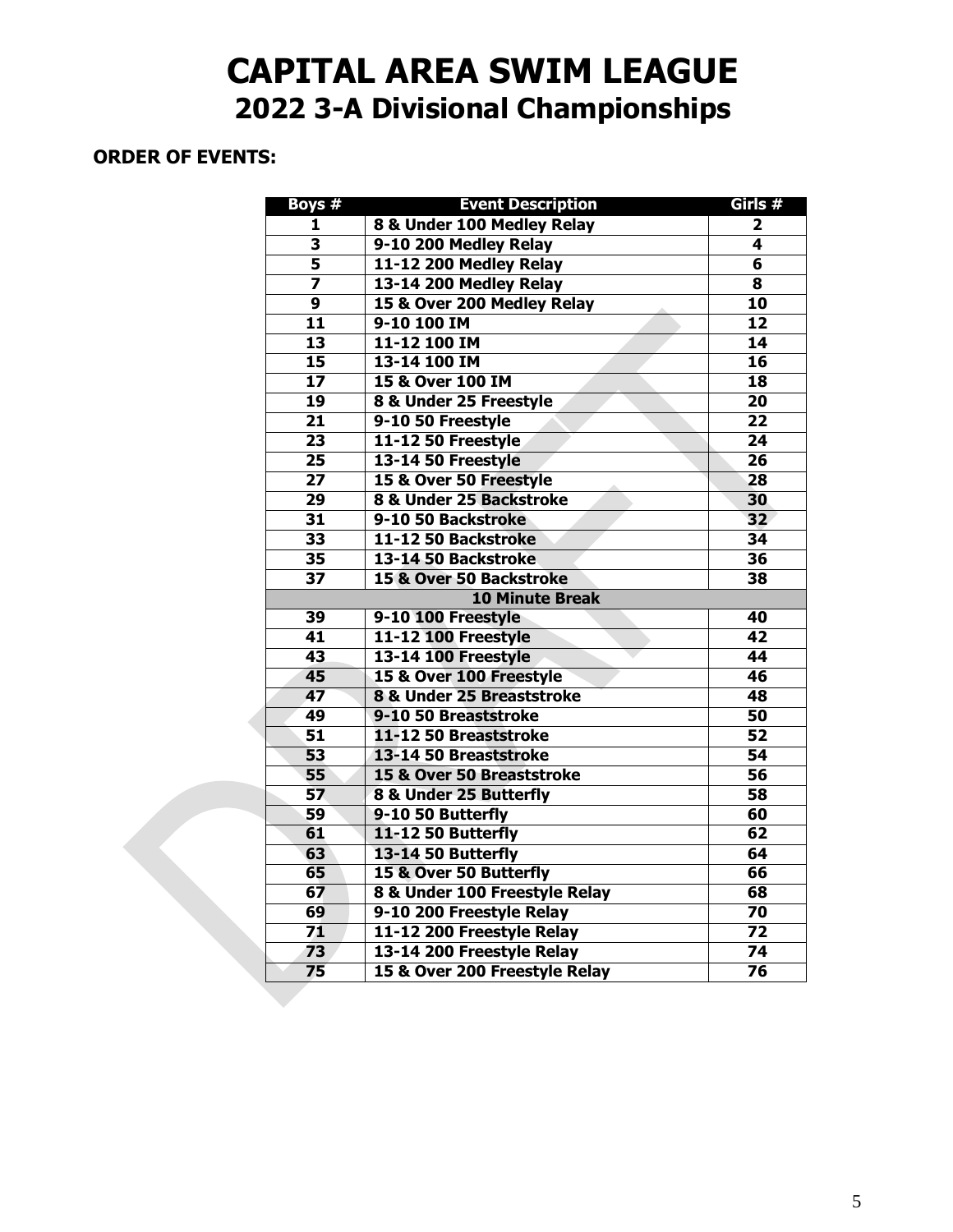#### **IMPORTANT INFORMATION PLEASE SHARE THIS INFORMATION WITH ALL PARENTS and SWIMMERS**

**The Mechanicsburg Borough has graciously allowed us the use of the pool to host this meet. Please return the courtesy by following the pool rules and adhere to the following.**

There is no Smoking/Vaping allowed anywhere on the pool property.

There are lockers and showers for your swimmer's use, however, neither the Borough nor MSC will be held responsible for any lost or stolen items.

No swimmers or spectators are allowed in the noncompetitive pool. Anyone caught entering the pool will be asked to leave the meet.

All posted pool rules will be enforced.

Your team will be responsible for cleaning your area after the meet has been completed.

**Be safe and have a great meet.**